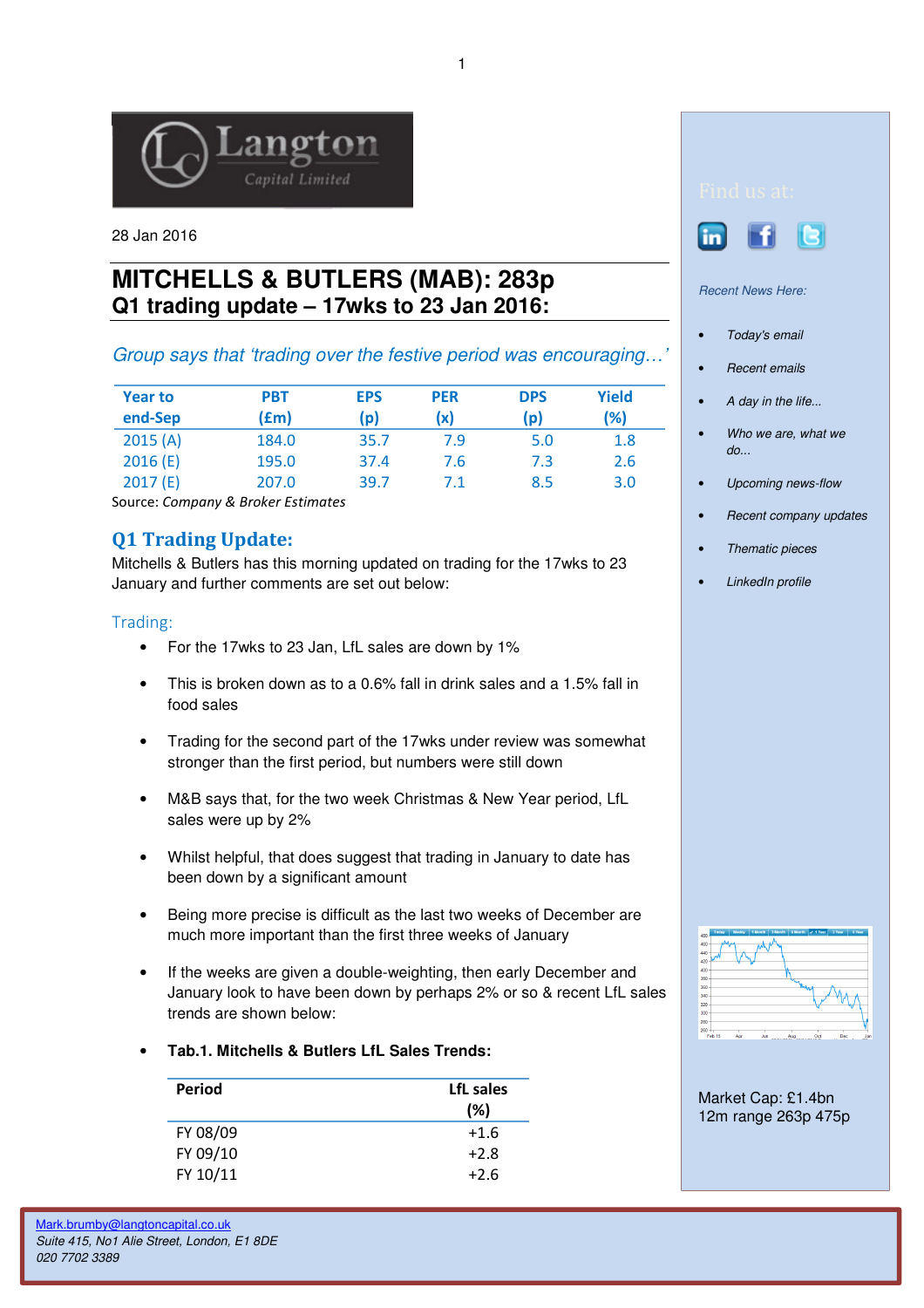| H <sub>1</sub> 11/12 | $+2.7$ |
|----------------------|--------|
| FY 11/12             | $+2.1$ |
| H1 12/13             | $+0.3$ |
| FY 12/13             | $+0.4$ |
| H1 13/14             | $+1.1$ |
| 14w to 19 July       | $+0.0$ |
| 9w to 20 Sept        | $+0.1$ |
| FY 13/14             | $+0.6$ |
| 8w 14/15             | $+2.4$ |
| 17w 14/15            | $+1.7$ |
| H1 14/15             | $+1.7$ |
| First 43wks          | $+1.3$ |
| FY 14/15             | $+0.8$ |
| First 8wks 15/16     | $-1.6$ |
| Next 9wks of 15/6    | $-0.6$ |
| First 17wks of 15/16 | -1.0   |
|                      |        |

Source: Company Reports

#### More on recent trading:

- The group says 'trading over the festive period was encouraging, with like-for-like sales growth of 2.0% in the two weeks of Christmas and New Year.'
- It says 'over the financial year to date total sales have fallen by 0.8% but operating margins are ahead of the prior year.'

### Balance Sheet, Capex & Other:

- The group says 'we have acquired 2 new sites and converted 12 in the financial year to date, including a further 10 Orchid conversions.'
- It adds 'we have also accelerated our remodel programme to revitalise and reposition the estate, with 76 completed so far this year.'

#### Concluding Comments:

- New CEO Phil Urban says 'we had a good Christmas, recording growth across the period and also delivering our best ever trading day.'
- He adds 'whilst trading conditions remain tough, particularly as we go into the post-holiday season, we are acting with pace to drive our business priorities - building a more balanced business, developing our commercial culture and increasing the speed of execution and innovation.'

**Langton Comment:** Re current trading, M&B has confirmed that, though it had a good holiday season, the trading either side of it has continued to be difficult.

Though positive (or at least hopeful) overall in tone, this does contrast with comments made earlier in the week by Marston's.

However, January is always a pig and M&B looks to be playing to its strengths in that it is spending money where it should have a most immediate impact, that is on selective site purchases and on its newly purchased Orchid sites.

This should pay off and, though the capex-benefiting units may (or may not) be cut out of numbers when considering LfL sales later in the year, it would appear to be the right thing to do.